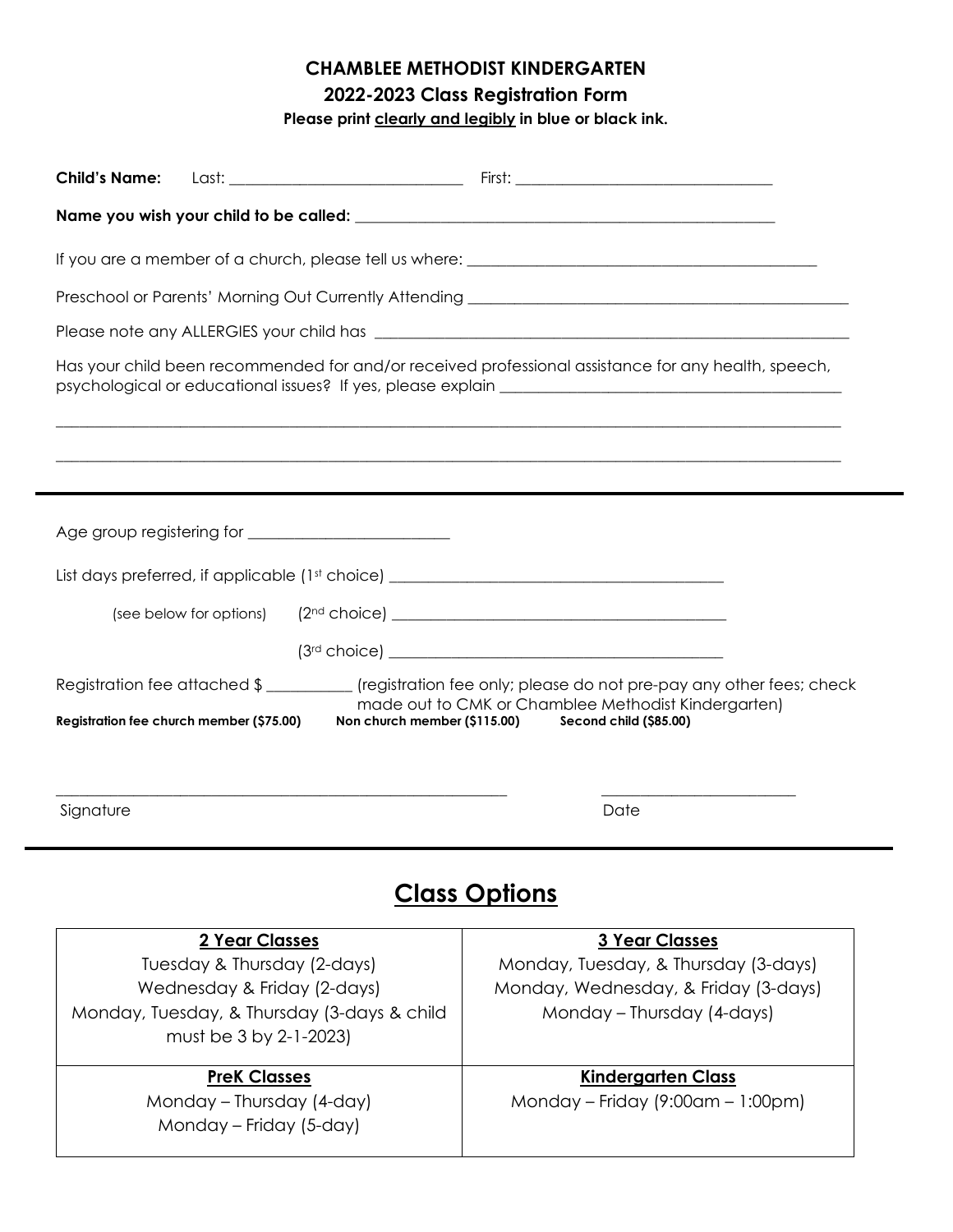#### CMK Enrollment Agreement 2022-2023

I, the undersigned, agree to pay Chamblee Methodist Kindergarten the following fees:

Registration fee – Registration fee(s) are due at the time of enrollment. Registration fee(s) is non-refundable and non-transferable.

\$115.00 – 1st child of a non-church member

\$85.00 – Any additional child of non-church member

#### \$75.00 – Per child for church members

Tuition fee -All tuitions are based on the yearly cost of the program (for the school year) and are divided into 9 equal payments. The first of the 9 payments (your non-refundable tuition deposit) is due by May 10, 2022 for 2s, 3s & PreK. The first payment for kindergarten is due by April 15, 2022. A reminder notice will be sent prior to these payments being due. The remaining 8 payments are due by the 10<sup>th</sup> of the month from September–April. No refunds are offered for absences due to illness, vacation, or trips as CMK enrollment is a full year commitment for your child. Tuition is not refunded if a school day is cancelled or if a family moves or withdraws a student from CMK.

| <b>Number of Days Attending Per Week</b> | <b>Tuition Payment Amount</b> | <b>Annual Tuition Total</b> |
|------------------------------------------|-------------------------------|-----------------------------|
| 2 days                                   | \$255.00                      | \$2,295.00                  |
| 3 days                                   | \$310.00                      | \$2,790.00                  |
| 4 days                                   | \$345.00                      | \$3,105.00                  |
| 5 days                                   | \$380.00                      | \$3,420.00                  |
| Kindergarten                             | \$425.00                      | \$3,825.00                  |

Curriculum fee (Kindergarten only) – A (non-refundable) curriculum fee of \$100 is due by April 15, 2022.

#### Additional Enrollment Agreements

I understand the school will observe the same in-service days and holidays as the DeKalb County School District, plus Good Friday, a holiday observed by the church, as well as any other days approved by the Kindergarten Board. These holiday & in-service days were taken into consideration when tuition costs were set.

I agree to give at least two weeks' notice of my child's withdrawal with the exception of a doctor's note.

I understand the school hours are 9:00am to 12:00pm (except for Kindergarten hours Mon. – Fri. 9:00am to 1:00pm) and that the above tuition fee is the cost for these hours. I understand that optional extended care is available from 12:00pm to 1:00pm at an additional cost.

I understand that the Chamblee Methodist Kindergarten carries liability insurance, and the school is exempt from state licensure since it is half-day program.

I understand that my child will attend chapel once or twice a month.

I also give permission to include names, mailing addresses, e-mail addresses, and telephone numbers in the school directory and class email list. I understand that the school directory and class email list are compiled for the sole use and convenience of Chamblee Methodist Kindergarten's parents and staff. All names, mailing addresses, phone numbers, and email addresses are for school use only and may not be used for any commercial or political purposes. If you would like to opt-out of the directory please check here. **OPT-OUT** 

I understand the photos and videos taken of class activities by the staff may be posted via a password-protected site such as Shutterfly. Only parents will be given permission to access these sites. These are for parents only and should not be forwarded. If you prefer your child's picture not appear on the password-protected site, please notify the teacher. We request that parents not post any personal photos of school activities on social media unless your child is the only student in the picture. Additional information regarding the school's data privacy policy is in the school handbook and may be made available upon request.

\_\_\_\_\_\_\_\_\_\_\_\_\_\_\_\_\_\_\_\_\_\_\_\_\_\_\_\_\_\_\_\_\_\_\_\_\_\_\_\_\_ \_\_\_\_\_\_\_\_\_\_\_\_\_\_\_\_\_\_\_\_\_\_\_\_\_\_\_\_\_\_\_\_\_\_\_\_\_\_\_\_\_\_\_\_ \_\_\_\_\_\_\_\_\_\_\_\_\_\_\_